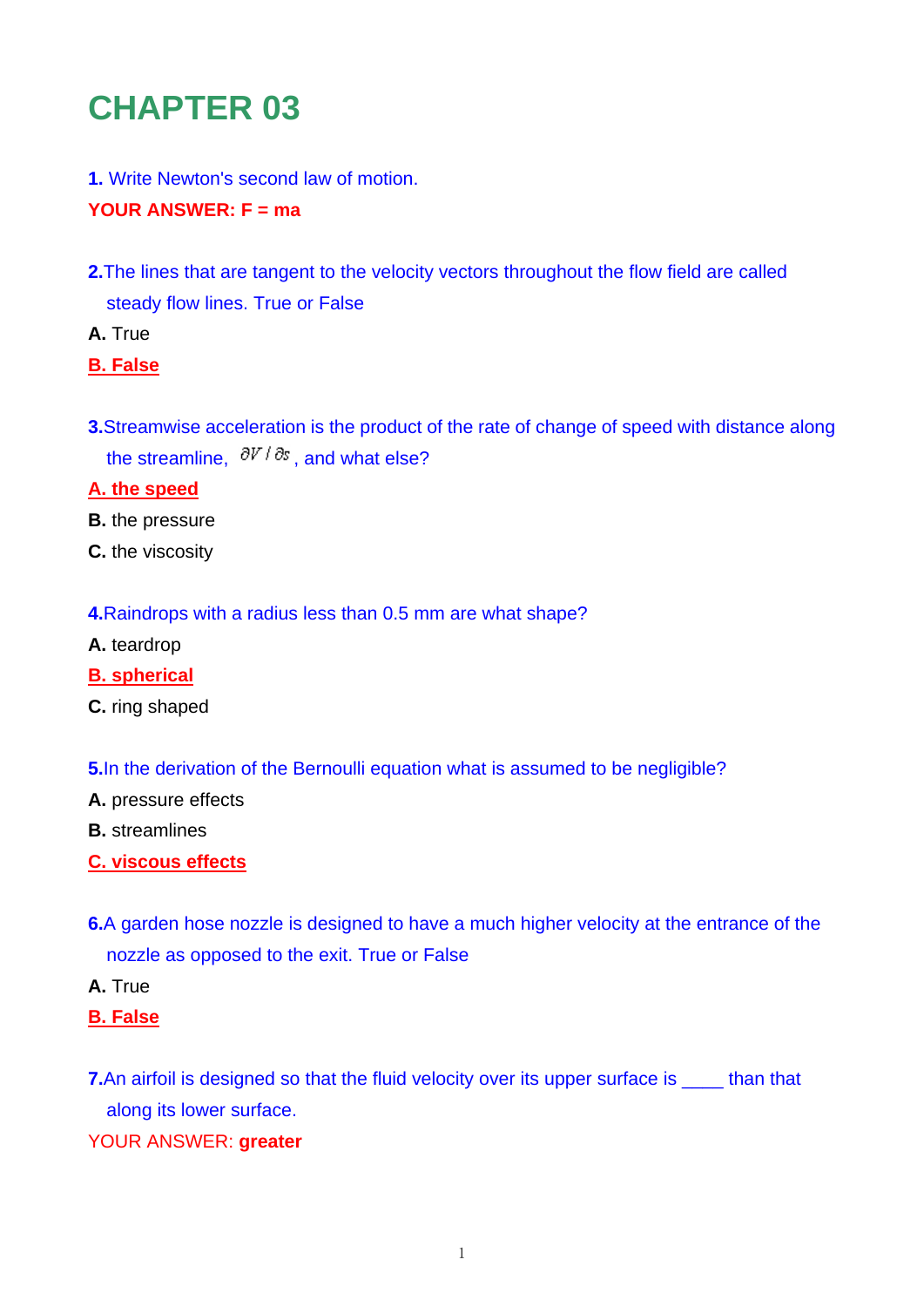**8.**To apply F = ma normal to the streamlines, the normal components of force are needed. True or False

# **A. True**

# **B.** False

**9.**The pressure outside a tornado is what compared to the pressure near the center of the tornado?

## **A. greater than**

- **B.** less than
- **C.** equal to
- **10.**When using Newton's second law applied across streamlines and the Bernoulli equation it is important to be sure \_\_\_\_.
- **A.** that the pressure gradients do not change

**B. that all of the assumptions are not violated**

- **C.** that the flow will never leave the streamlines
- **11.**The Bernoulli equation was obtained by integration of the equation of motion along the \_\_\_\_\_ coordinate direction of the streamline.

# **YOUR ANSWER: natural**

**12.**The Bernoulli equation can be written in terms of heights called what?

# **A. heads**

- **B.** levels
- **C.** elevations
- **13.**What fish is known for its ability to shoot down prey with a water jet from its mouth?
- **A.** parrotfish

# **B. archerfish**

- **C.** pistolfish
- **14.**When a fluid particle travels along a curved path, a net force directed toward the center of the curvature is required. True or False
- **A. True**
- **B.** False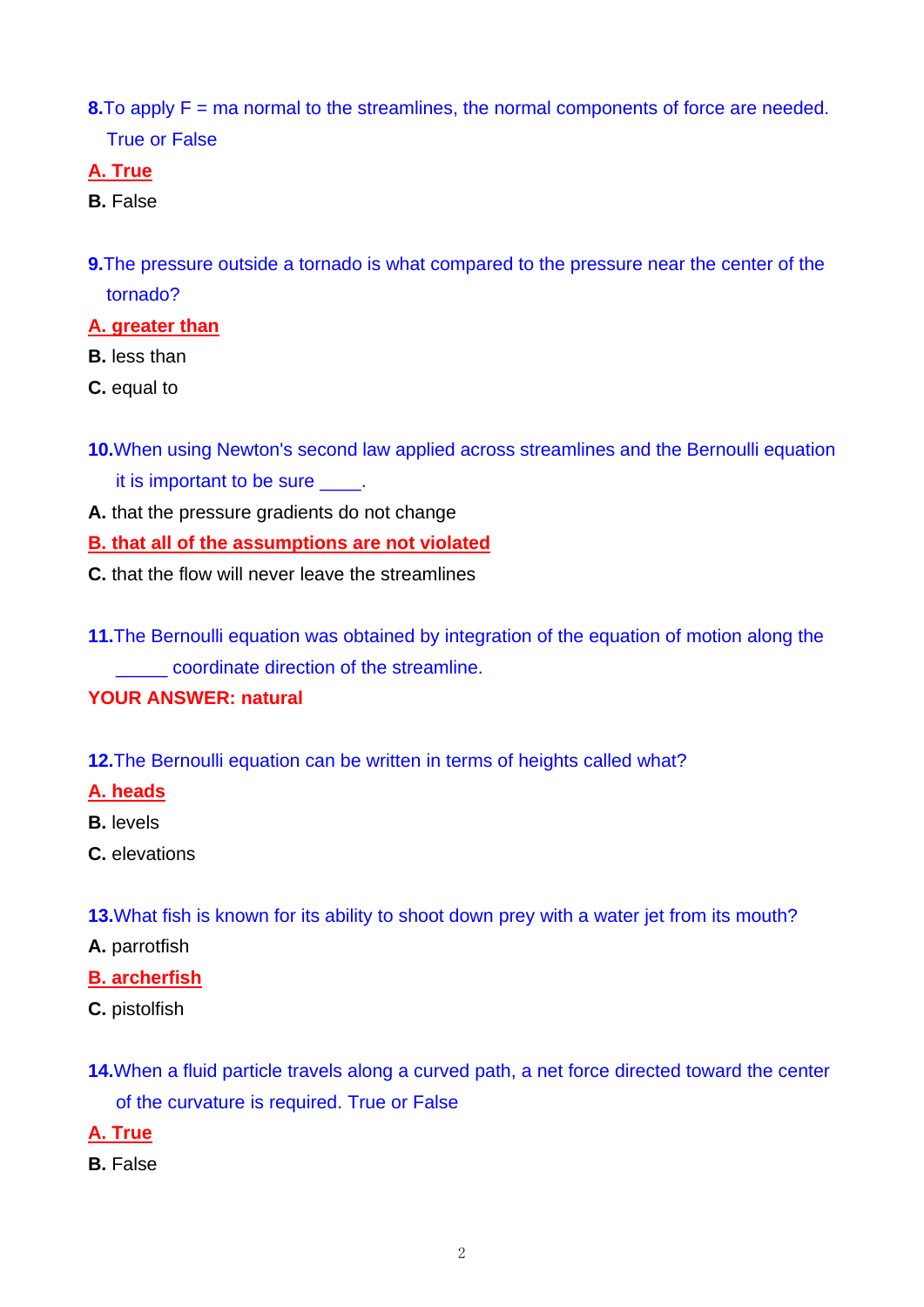## **15.**When measuring the static pressure, one way to do so would be to do what?

- **A.** Drop a manometer in the middle of the flow of a fluid
- **B.** check the pressure at the beginning of the flow and compare it to the end

**C. drill a hole along the flat surface and attach a piezometer tube**

- **16.**The velocity at a stagnation point will be greater than the velocity at surrounding areas. True or False
- **A.** True
- **B. False**
- **17.** If elevation effects are neglected, the stagnation pressure is \_\_\_\_\_.

## **A. the largest pressure obtainable along a given streamline**

- **B.** the smallest pressure obtainable along a given streamline
- **C.** always equal to zero

**18.**The total pressure is equal to the sum of the static pressure, dynamic pressure, and?

- **A.** stagnation pressure
- **B. hydrostatic pressure**
- **C.** atmospheric pressure

**19.** measure fluid velocity by converting velocity into pressure. **YOUR ANSWER: Pitot-static tubes** 

- **20.**The exit pressure for an incompressible fluid jet is equal to what?
- **A.** static pressure
- **B.** stagnation pressure
- **C. surrounding or atmospheric pressure**
- **21.**If the exit is not a smooth, well-contoured nozzle, but rather a flat plate the diameter of the jet will be less than the diameter of the hole; what is this phenomenon called?

## **YOUR ANSWER: vena contracta**

**22.**If streamlines at an exit plane are curved, the pressure across them is what?

**A.** constant

#### **B. non-constant**

**C.** equal to the static pressure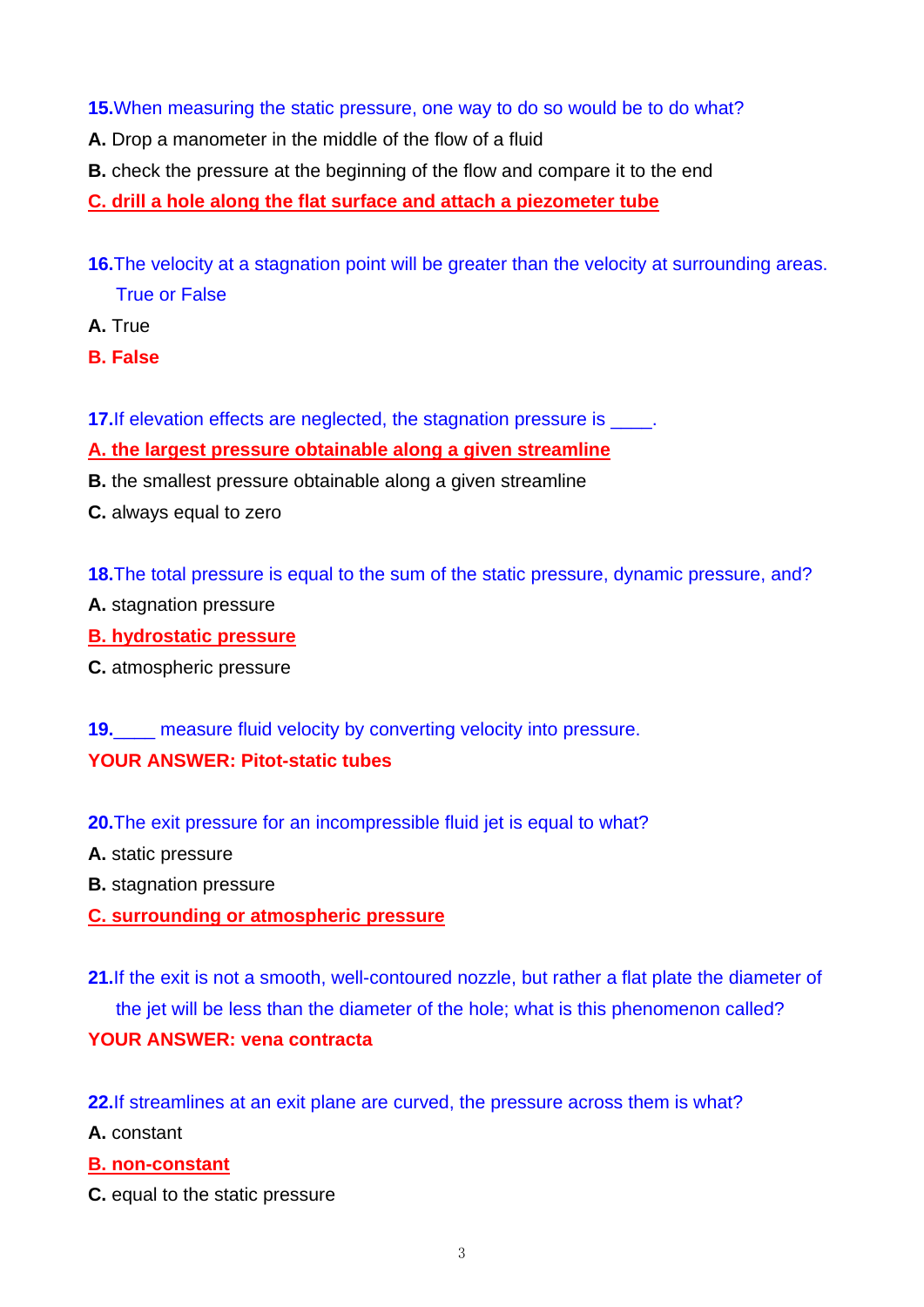**23.**The diameter of a fluid jet is often the hole from which it flows?

## **A smaller than**

- **B.** equal to
- **C.** larger than

**24.**Kinetic energy change is often accompanied by a change in \_\_\_\_. **YOUR ANSWER: Pressure** 

- **25.**What term is used when the fluid pressure is reduced to the vapor pressure?
- **A.** Bernoulli effect
- **B.** differential

## **C. cavitation**

- **26.**Flow meters based on the Bernoulli equation, used to measure flowrates in open channels such as flumes and irrigation ditches, include devices like the sluice gate and the sharp-crested weir. True or False
- **A. True**
- **B.** False

**27.**The hydraulic grade line and what else are graphical forms of the Bernoulli equation?

#### **A. energy line**

- **B.** pressure line
- **C.** viscous line

**28.**The \_\_\_\_\_ line is a line that represents the total head available to the fluid.

# **YOUR ANSWER: energy**

- **29.**A change in fluid velocity that results in a change in the elevation of the hydraulic grade line is due to:
- **A.** change in force exerted on the fluid
- **B.** change in pressure
- **C. change in pipe diameter**

#### **30.**Examples of a source and a sink are a pump and a turbine. True or False

**A. True**